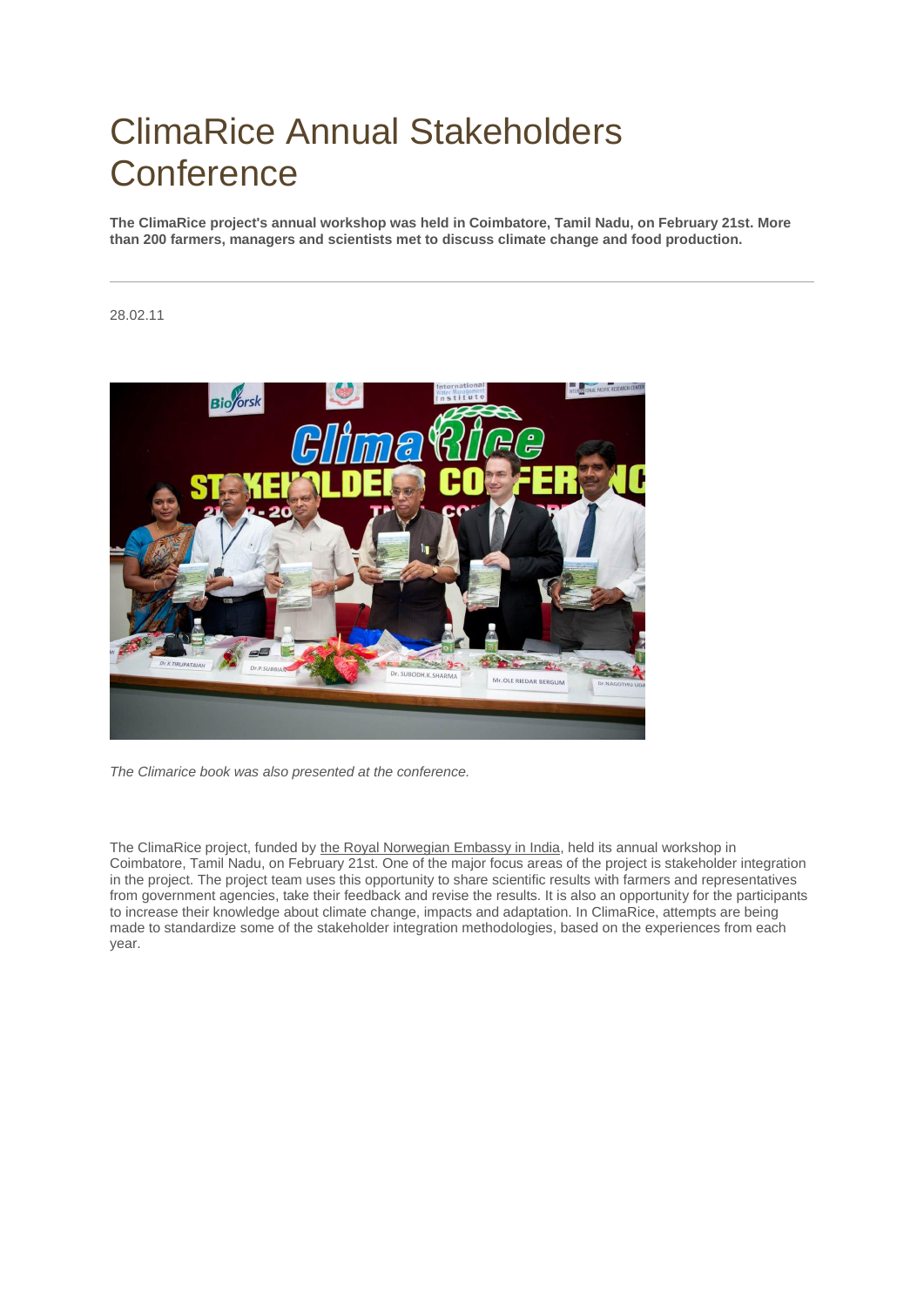

*More than 200 attended the conference in Coimbatore.*

Since a majority of the farmers in rice production systems are small scale (less than 2 hectares), it is important to develop simple technologies that can be easily adaptable, and and addressing the needs identified by stakeholders. In the project, socio-economic vulnerability mapping has been carried out in the Cauvery and Krishna river basins, and based on that, adaptation strategies including technical measures are developed.



*The press in Tamil Nadu showed great interest for the conference and the project results.*

More than 200 people representing farmers, women's self-help groups, NGO's, government agencies and scientists contributed to the event hosted by the Tamil Nadu Agricultural University.